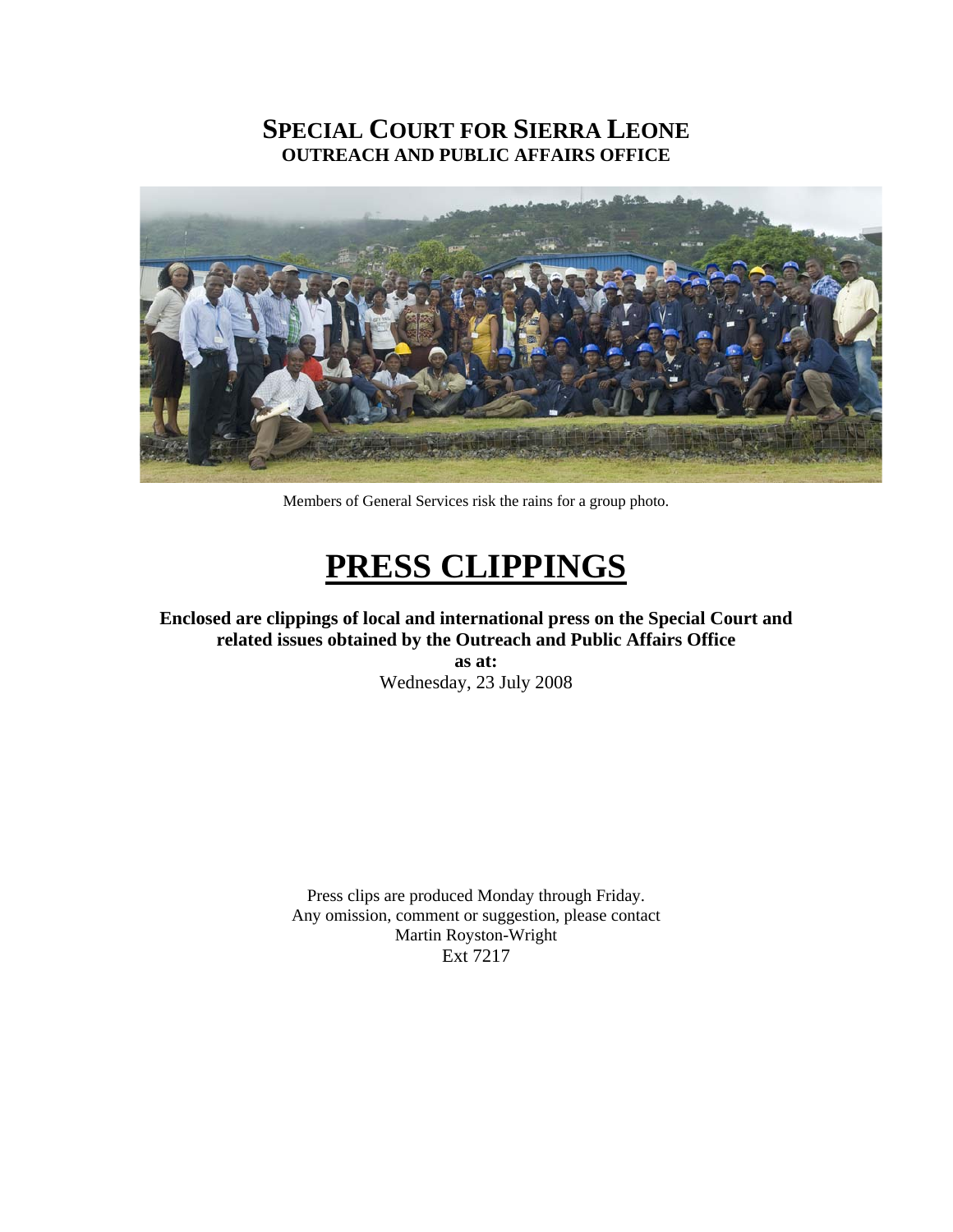| <b>Local News</b>                                                                    |             |
|--------------------------------------------------------------------------------------|-------------|
| Justice and Impunity Discussed at Miatta Conference Hall / Standard Times            | Page 3      |
| <b>International News</b>                                                            |             |
| UNMIL Public Information Office Complete Media Summaries / UNMIL                     | Pages 4-6   |
| Karadzic Will 'Fight War Crime Extradition' / CNN                                    | Pages 7-8   |
| Fugitive Karadzic 'Wrote Magazine Column' / CNN                                      | Pages 9-10  |
| Political Expediency and Justice Remain Awkward Bedfellows / Irish Times             | Pages 11-13 |
| Karadžic Arrest Hailed as a Triumph for Victims and for Justice / Justice Initiative | Page 14     |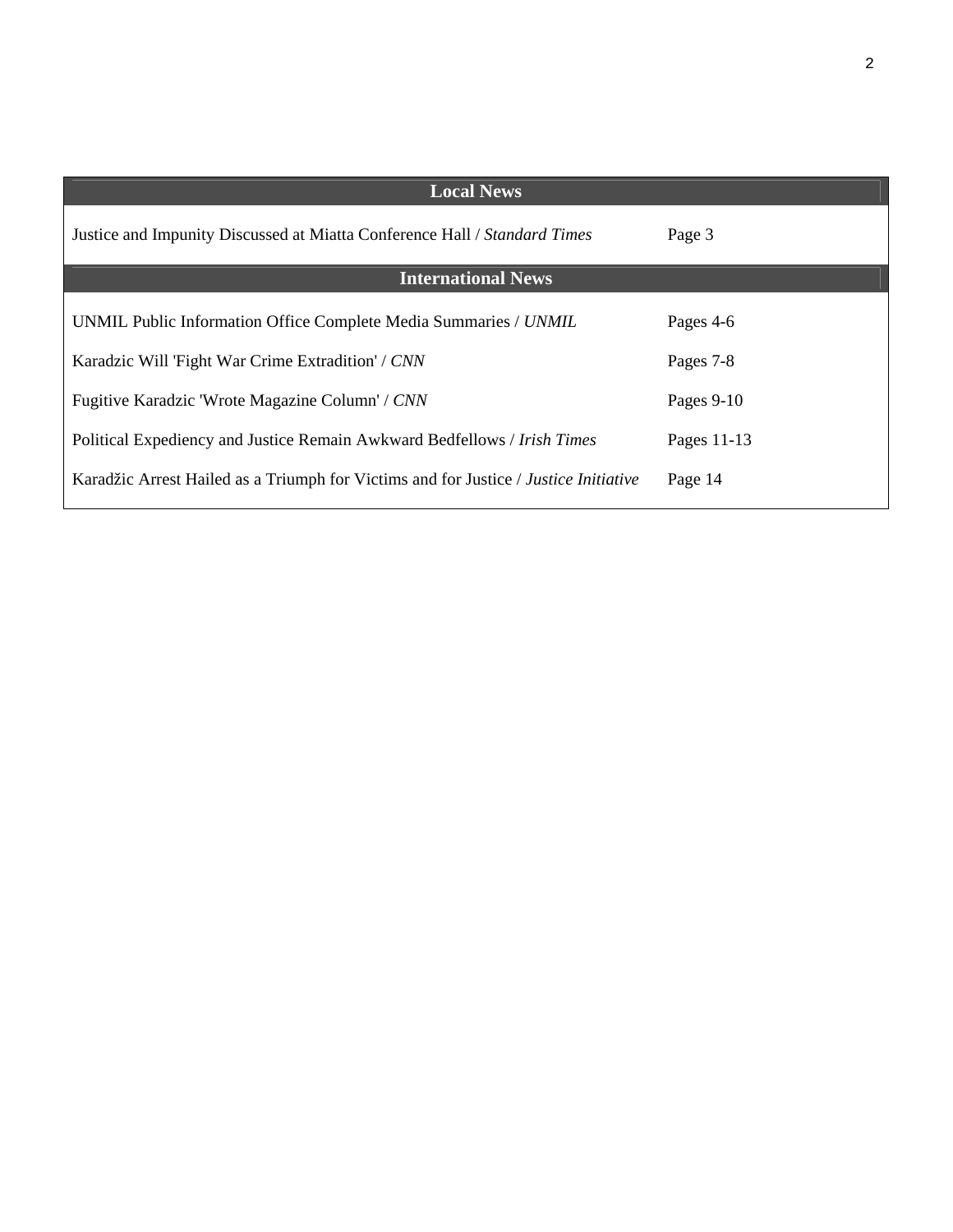Standard Times Wednesday, 23 July 2008

# **Justice and Impunity discussed** at Miatta Conference Hall

A conference on Justice and Impunity has been discussing the way forward how can these two phenomenons could be improved. The conference was hosted by the Justice Sector Coordination Office in collaboration with Manifesto 99 and the civil society in Sierra Leone.

The occasion climaxed the celebration of World Day for International Justice on Thursday 17th July. July 17th commemorates the day on which the international community adopted the Rome Statute of the International Criminal Court (ICC) in 1998. The ICC is the world's first permanent international tribunal capable of trying individuals accused of the most serious crimes of international concern, namely, genocide, crimes against humanity and war crimes; when the courts in the countries in which those crimes are committed are unable or unwilling to do so.

As of 1st June 2008, 106 countries have become State Parties to the Rome Statute of the ICC. Out of this number, 30 are African, 13 Asian, 16 from Eastern Europe, 22 from Latin America and the Caribbean, and 25 from States. Sierra Leone signed the Rome Statute on 17 October 1998 and ratified it on 15 September 2000.

Each year, human rights activists around the world use this day to host events and activities to promote international justice, and specifically to raise support for the ICC.

In Sierra Leone, the implications of justice and impunity were discussed taking into consideration the prevailing socio-economic situation in the country. Attention was drawn to the work of the International Criminal Court, the Special Court for Sierra Leone, Truth and Reconciliation Commission of Sierra Leone, JSCO and other organizations.

"Addressing justice and impunity in Sierra Leone is, above all, a great stride towards victory for the protection of human rights, the advancement of human security, and the progress of our national justice sector reform", said Ms. Sarah-Ann Lewis, Coordinator of the Justice Sector Coordination Office in the Ministry of Justice.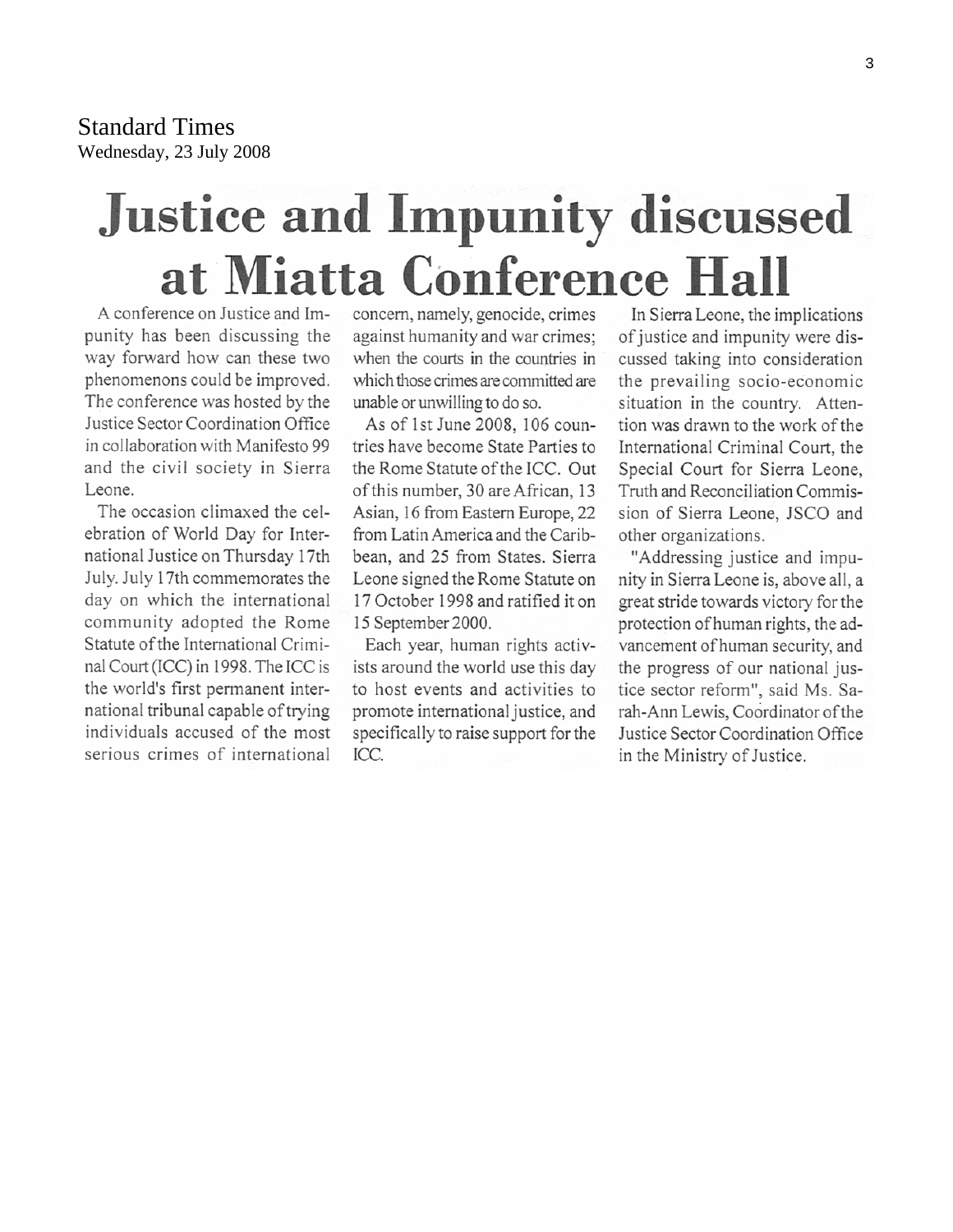

United Nations Mission in Liberia (UNMIL)

### **UNMIL Public Information Office Complete Media Summaries 22 July 2008**

*[The media summaries and press clips do not necessarily represent the views of UNMIL.]* 

### **Newspaper Summary**

### **World Bank Ranks Liberia High - in Controlling Corruption**

(The Analyst, The News, The Informer, The Inquirer, New Democrat, National Chronicle, Daily Observer)

- The government's efforts to stamp out corruption in the public sector appears to be paying off as the media unanimously reflected that the World Bank revealed that Liberia nation has shown the largest improvement than any country globally in controlling corruption over the last two years.
- According to Presidential Press Secretary Cyrus Wleh Badio, the statistics was recently released by the World Bank Institute. Quoting the World Bank Institute's Worldwide Governance Indicators, Badio said Liberia was ranked 185 out of 206 countries on control of corruption in 2005.
- The Presidential Press Secretary made the disclosure Monday at his regular press briefing held at the Ministry of Foreign Affairs in Monrovia.
- The World Bank Institute's Worldwide Governance Indicators data, copy of which is in the possession of this paper says, in 2006, Liberia moved up 39 places in the world ranking to 145.
- According to the data, in 2007, Liberia moved up an additional 32 places to 113 in the world which means that in just two years, the country moved 72 places in the world rankings.
- The latest report runs contrary to the notion held by people locally that the Ellen Johnson Sirleaf administration was submerged in corruption and that the leadership was doing very little to fight it. Upon taking oath the office, the President declared corruption as 'public enemy' number one, vowing to fight the menace in all sectors of the country.

### **Four Police Officers in Court for Armed Robbery**

(The Parrot, The Informer, The Inquirer, The Analyst, The News, New Democrat, National Chronicle, Heritage, Daily Observer)

- Four officers of the Police Support Unit (PSU) at the Liberia National Police (LNP) headquarters, who were arraigned before the Monrovia City Court at the Temple of Justice on Monday, have been charged with the crime of "armed robbery" by the State.
- Officers T. Max Brown, Abel Tue, Bobbie Brown and Harry Blackie were charged Monday by the court for allegedly using a pistol to take away more than L\$11,000 and US\$145.00 and other valuables belonging to residents of the Paynesville community.
- Police authorities had earlier clarified that the disrobed officers are robbers and not armed robbers. Some dailies, particularly the New Democrat newspaper last week carried an article depicting that the six officers engaged in various robberies across the city.

### **NPFL Starved Nigerian Journalists to Death**

(The Informer, The Inquirer, New Democrat, Heritage, National Chronicle, Daily Observer)

• Nigerian journalists, Tayo Awotunsin and Krees Imobibie who were known to have died in the hands of the National Patriotic Front of Liberia (NPFL) under circumstances that remained unknown in 1990, were reportedly left to starve to death by the rebels, a witness has told the Truth and Reconciliation Commission (TRC).

### **DEA Raids Criminal Dens in Gbarnga**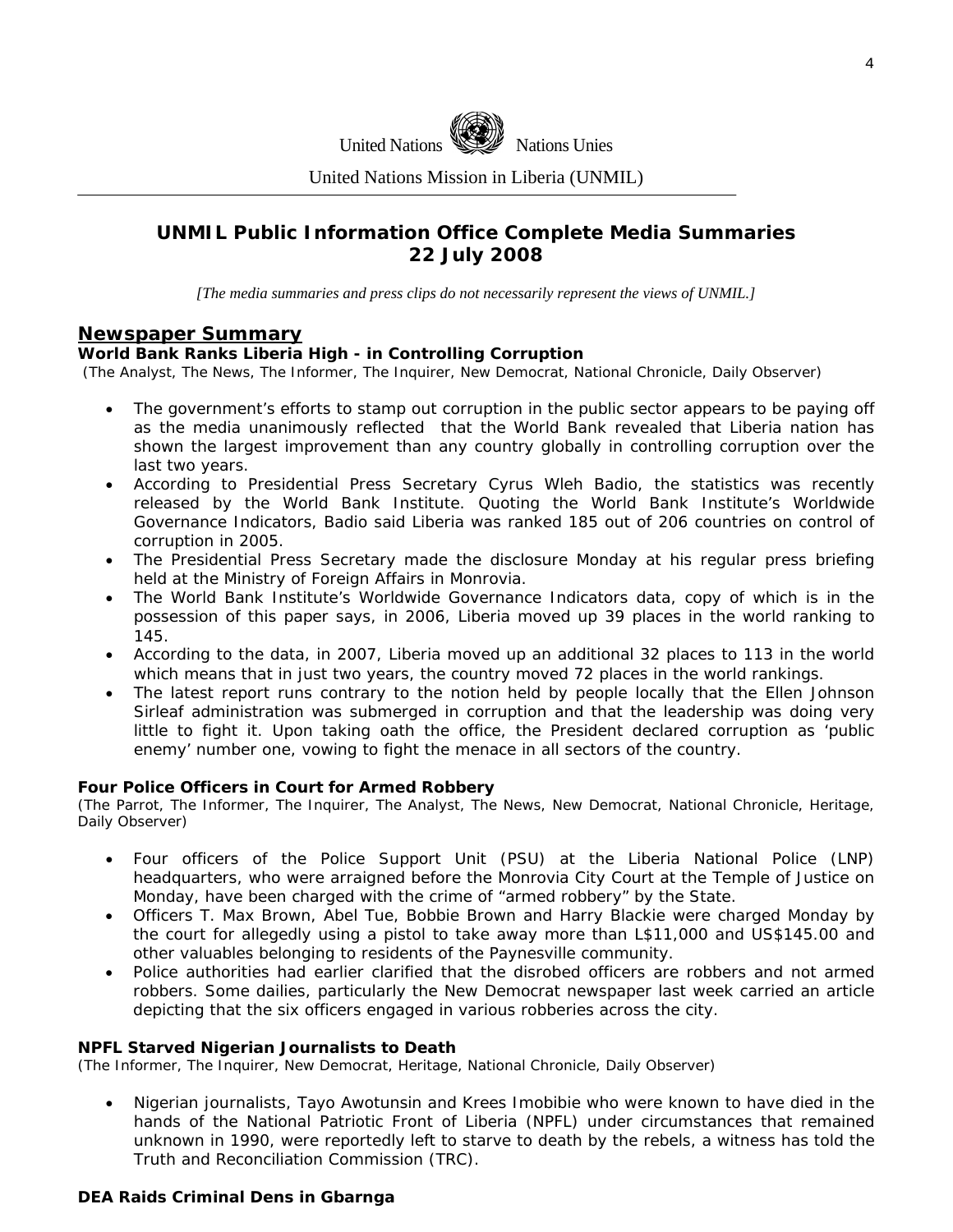### (Daily Observer)

• [sic]The Drug Enforcement Agency (DEA), Bong County Detachment, on Wednesday July 16, 2008, raided several communities in Gbarnga and its environs which were considered by the DEA as hideouts for hardened criminals.

### **NEC Chairman Claims Liberty Party Leadership Unconstitutional**

(The News)

• [sic]National Elections Commission Chairman James Flomoyan says the current leadership of the opposition Liberty Party is unconstitutional and lacks legitimacy. Flomoyan told a news conference Monday that Article 79(e) of the Liberian Constitution provides for an election of party's officials at least once in six years. He claimed that the leadership of Liberty Party was instead handpicked by Cllr. Charles Brumskine, in contravention of the Constitution. Cllr. Brumskine is the founder of the Liberty Party and was its standard bearer in the 2005 presidential election in which he finished third, behind George Weah of the Congress for Democratic Change and Ellen Johnson-Sirleaf of the Unity Party.

#### **JFK Needs US\$6m to Regain Pre-war Status - Administrator Tells Budget Hearings**  (The News)

- The General Administrator of the government-owned John F. Kennedy (JFK) hospital has told the budget hearings at the Legislature on Friday that the hospital would need at least US\$6 million to rehabilitate the medical centre to its pre-war status.
- Dr. Wvannie Scott McDonald said there were pressing needs at JFK regarding its resuscitation.
- "We want to get the medical centre up and moving so that it is functional and operational to meet the needs of citizens," Scott McDonald said.
- She told the hearings that the Hospital needs renovation, recruitment of "competent experts" and physicians.
- Scott McDonald also underscored the need to train more para-medical personnel at the Tubman National Institute of Medical Arts (TNIMA), a training arm of the Hospital.
- "We do not have laboratory technicians. We need people in that field," she told the joint Legislative Committee.

### **Radio Summary**

**Star Radio** *(News culled today from website at 9:15 am)* 

**Court Charged Four Police Officers with Armed Robbery** 

### **Police Academy disqualifies ten ERU officers**

- The National Police Training Academy in Paynesville has disqualified ten police officers for bad domestic records.
- The ten officers were part of the Special Emergency Response Unit undergoing vigorous preparation to bear arms and combat crimes in the society.
- The Training Commandant at the Police Academy said the records of the men showed that they were involved in violent behaviours unbecoming of police officers.
- Colonel James Hallowanga said more than one hundred Emergency Response Unit officers are currently in training at the academy.
- Commissioner Hallowanga also disclosed that five female police cadets have been dismissed from the academy for poor academic output.
- The police training chief said the deactivating of old police officers left major leadership gab within the force which requires time to fill.
- Commissioner Hallowanga called on the public to actively engage the police through information sharing to help them successfully fight crime.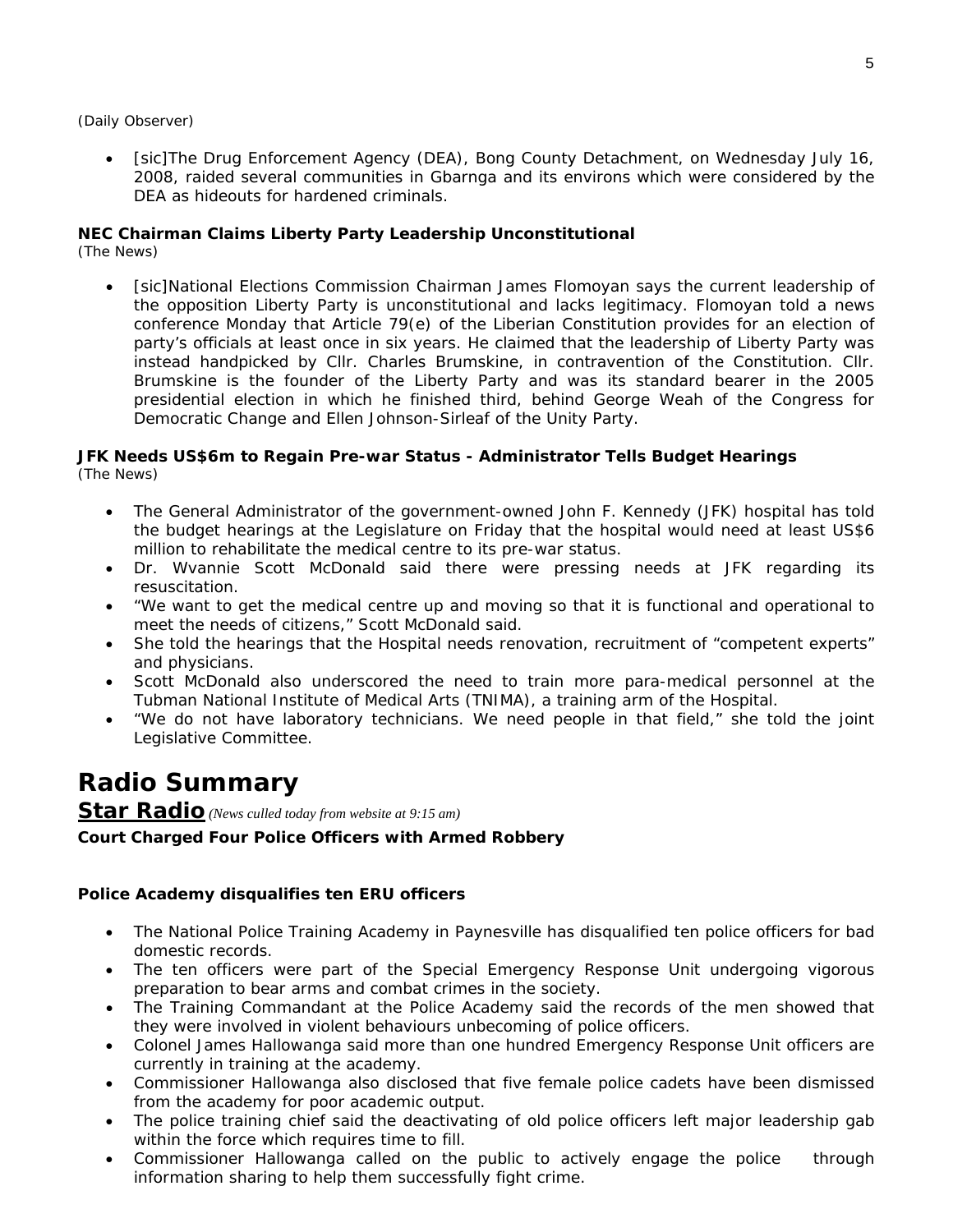### **Government shuts down 'dubious' websites**

- The Post and Telecommunications Ministry says it has begun shutting down websites operating illegal Liberian stamps.
- The Deputy Minister for Operations at the Ministry told Star radio the websites are being operated from Israel, the United States and London.
- Mr. Soko Sackor said the ministry in collaboration with the United States postal services has already shut down a website in New York. Mr. Sackor said those found guilty of the act would be made to face the law through their respective governments.

 *(Also reported on Truth F.M. and ELBC)*

### **House threatens drastic actions against NIC Chairman**

- The House of Representatives has threatened drastic actions against National Investment Commission Chairman Dr. Richard Tolbert.
- The House said it will institute severe punishment if Dr. Tolbert fails to appear before the body on Tuesday.
- According to the House, the NIC boss risks being jailed, fined, or a vote of no confidence passed in him.
- The spokesman of the House said Dr. Tolbert has the last chance to provide details on the additional investment in the Mittal Steel concession.
- Mr. Isaac Redd said Dr. Tolbert would also comment on the alleged granting of investment contracts above ten million US dollars that were not ratified by the Legislature.
- Meanwhile, Justice Minister Phillip Banks is to appear before the House on Tuesday to address measures taken by government to tackle the increase in armed robbery.

### **NEC warns political parties**

- The National Elections Commission has warned it will not hesitate to deal firmly with any individual or political parties who violate the election laws.
- The Chairman of NEC James Fromoyan told a news conference Monday no one should underestimate the commission.
- Mr. Fromoyan observed that some political parties and their leaders have over the weeks engaged in persistent verbal attacks on the commission.
- According to Mr. Fromoyan, some empty talkers have taken advantage of Liberia's gullible population to spread misinformation. He said the years of devastation in the country are a direct consequence of misinformation and mockery.
- Mr. Fromoyan said while NEC is not against freedom of speech, attempts by individuals to malign the reputation of the commission would not go unpunished.
- He said anyone having problem with the commission or any of the commissioners should seek legal remedy instead of making damaging comments. The NEC Chairman however said the commission will not be disturbed by baseless statements from anyone.

*(Also reported on Truth F.M. and ELBC)*

#### **Liberian President assists flood victims**

- President Ellen Johnson Sirleaf has toured the King Gray community, one of the most affected by Sunday's flood. The Executive Mansion says President Ellen Johnson Sirleaf identified with the flood victims by providing mattresses and some food items.
- Presidential Press Secretary Cyrus Wleh Badio told reporters, the General Services Agency and the Ministry of Internal Affairs have been directed to assess the affected areas.
- The assessment would determine the level of assistance government can render the flood victims.
- The President encouraged business houses, agencies and other individuals with the means to assist the victims.

*(Also reported on ELBC)*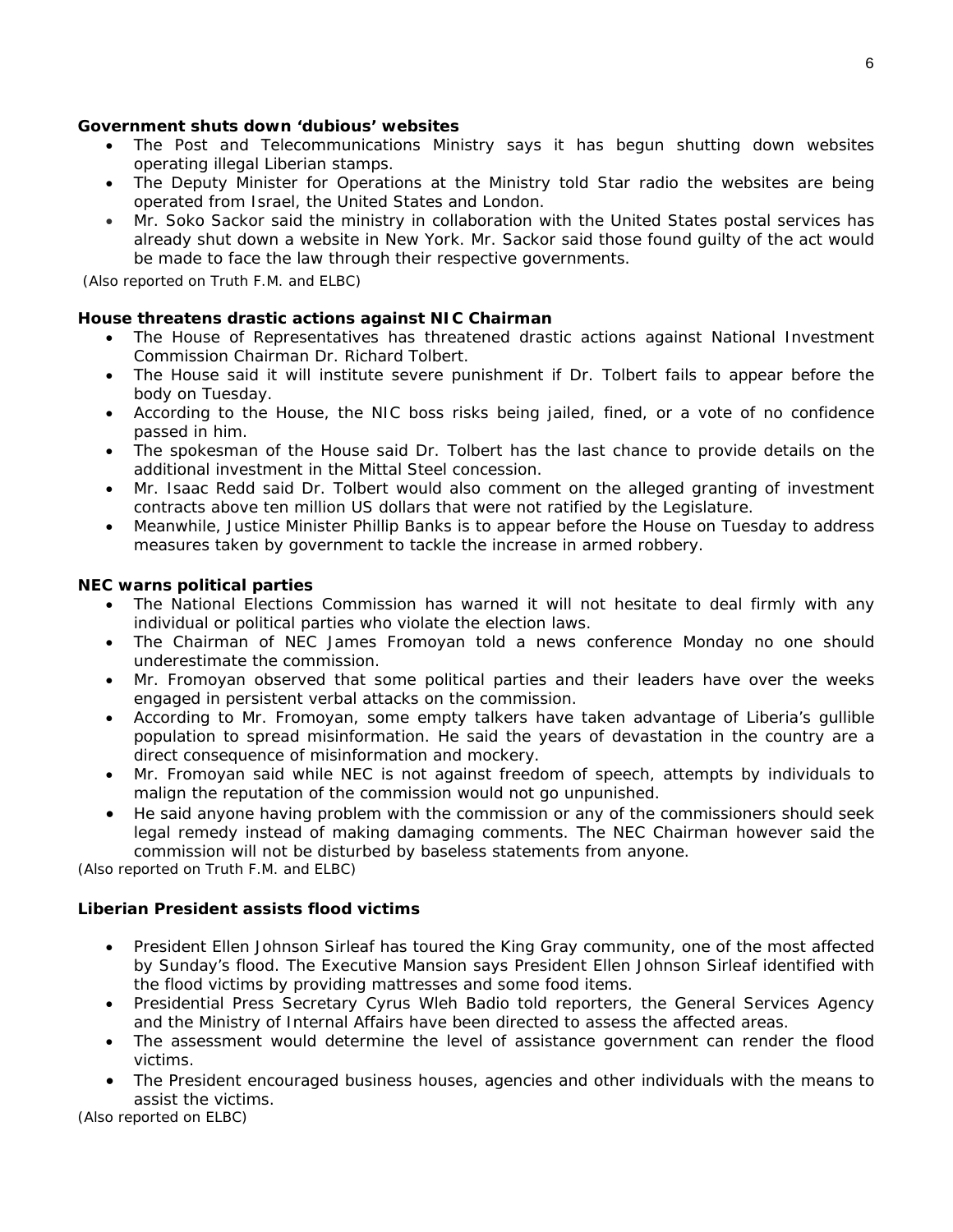CNN Tuesday, 22 July 2008

# **Karadzic will 'fight war crime extradition'**

**BELGRADE, Serbia (CNN)** -- Former Bosnian leader Radovan Karadzic will fight extradition from Serbia on war crime charges, his lawyer said Tuesday.

[Lawy](http://edition.cnn.com/2008/WORLD/europe/07/22/serb.arrest/index.html)er Sveta Vujacic also disputed Serbian accounts of Karadzic's arrest alleging the man known as the 'Butcher of Bosnia' was seized Friday and held in secret for three days.

Karadzic, 63, is accused of ordering the deadly siege of Sarajevo and some of the worst atrocities in Europe since World War II including the 1995 massacre of 8,000 Muslims in Srebrenica

Vujacic said Serbian authorities were not telling the truth about Karadzic's arrest.

"Nobody seems to know who arrested him and where he has been since last Friday at 21:30 hours, when he was arrested," he said.

"He just said that these people showed him a police badge and then he was taken to some place and kept in the room. He was blindfolded ... he was kept in some room ... and that is absolutely against the law what they did."

Vujacic said he will launch criminal proceedings in addition to an appeal against Karadzic's transfer to the International Criminal Tribunal for the Former Yugoslavia (ICTY) at The Hague.

A judge has three days to prepare for his transfer. Prosecutor Vladimir Vukcevic said Karadzic has the right to appeal that transfer within those three days.

Serb authorities say Karadzic -- in disguise and using a false identity -- was working at a medical practice in Belgrade prior to his arrest.

Karadzic was so convinced of his disguise he regularly contributed to a health magazine as he brazenly built up his profile as an alternative medical practitioner, The Associated Press reported.

### **Karadzic focus**

Goran Kojic, editor in chief of Serbia's "Healthy Life," released new images of the former leader hidden behind an enormous white beard, long hair and spectacles, identifying one of the world's most wanted men as a regular contributor.

"It never even occurred to me that this man with a long white beard and hair was Karadzic," a shocked Kojic said, according to The Associated Press.

At a news conference in Belgrade on Tuesday, authorities displayed another recent picture of Karadzic that showed him with short white hair, a long white beard and glasses. Before he went on the run, Karadzic was clean-shaven with a mop of salt-and-pepper hair.

Serbian minister Rasim Ljajic said Karadzic was using false documents giving him the name of "Dragan Dabic" and a non-Serbian identity at the time of arrest.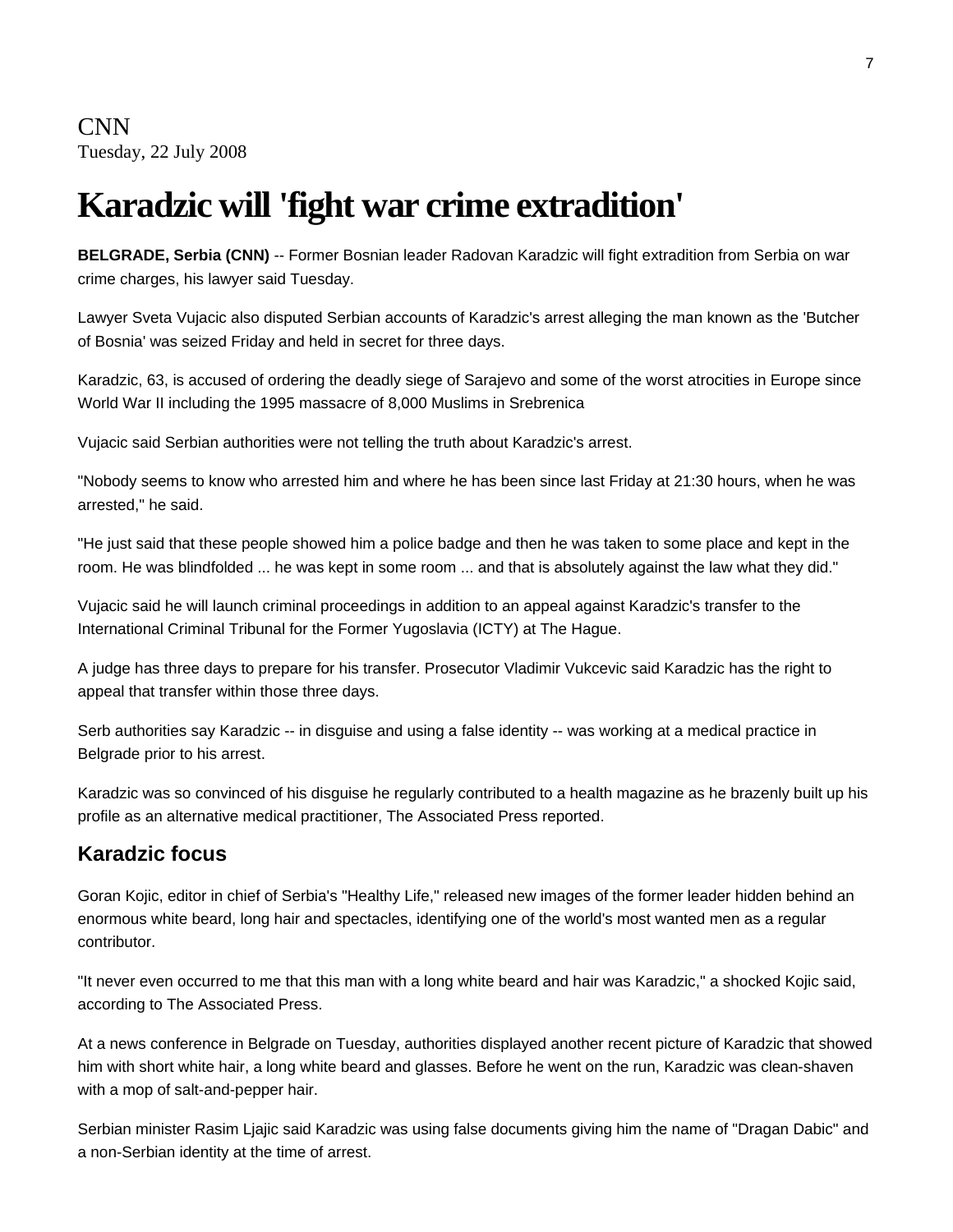"It wasn't expected at all that this would ever happen to Radovan Karadzic -- that he would ever be caught in this way," said Ljajic, president of the National Council for Cooperation with the Hague Tribunal.

The arrest has been hailed as a landmark for international justice and for Serbia, whose new government has pledged to bring its wanted war criminals to justice as a condition of membership of the European Union.

"We understand that there is an absolute determination by the state to finish this job," Vukcevic said.

Karadzic's arrest earlier drew jubilation in the streets of Sarajevo, the Bosnian capital, which Bosnian Serb forces had shelled heavily during the war, and a small protest from ultra Serb nationalists in front of Belgrade's heavily guarded war crimes court.

Karadzic's brother Luka told reporters that he had seen the former leader in custody.

"Karadzic is in good health. He has lost a lot of weight, he is full of optimism," he said.

**[Karadzic](http://topics.edition.cnn.com/topics/Radovan_Karadzic)** -- last seen in public in 1996 -- was the Bosnian Serb political leader during the 1992-1995 war that followed Bosnia-Herzegovina's secession from Yugoslavia.

While president of the so-called Serbian Republic of Bosnia-Herzegovina, Karadzic's troops were reported to have massacred hundreds of thousands of Muslims and Croats during a campaign of "ethnic cleansing."

Early estimates of the death toll from the 3-year war ranged up to 300,000, but recent research reduced that to about 100,000.

Vladimir Petrovic, the charge d'affairs at the Serbian Embassy in Washington, said the arrest showed his country's commitment to accounting for its past.

EU foreign affairs chief Javier Solana said: "I think it is very important that Radovan Karadzic will be in front of International Tribunal having a fair trial."

CNN's Alessio Vinci in Belgrade said few in the city believe Karadzic will get a fair trial but the size of the demonstrations is a sign that few care. He said those supporting closer ties with the West are happy at the arrest.

Karadzic's arrest leaves **[former Gen. Ratko Mladic,](http://topics.edition.cnn.com/topics/Ratko_Mladic)** the Bosnian Serb military commander, as the top-ranking war crimes suspect still at large.

"Today, I can tell you that I feel kind of good," said Zlatko Lagumdzija, a former Bosnian prime minister wounded during the siege. He said the arrest could offer "a chance for new thinking" in Bosnia, still grappling with the scars of war.

Karadzic, a one-time psychiatrist and self-styled poet, declared himself president of a Bosnian Serb republic when Bosnia-Herzegovina seceded from Yugoslavia in 1992.

The Bosnian Serbs, backed by the Serb-dominated Yugoslav military and paramilitary forces, quickly seized control of most of the country and laid siege to Sarajevo, the capital.

During the conflict that followed, the Serb forces launched what they called the "ethnic cleansing" of the territories under their control -- the forced displacement and killings of Muslims and Croats.

He was removed from power in 1995, when the Dayton Accords that ended the Bosnian war barred anyone accused of war crimes from holding office.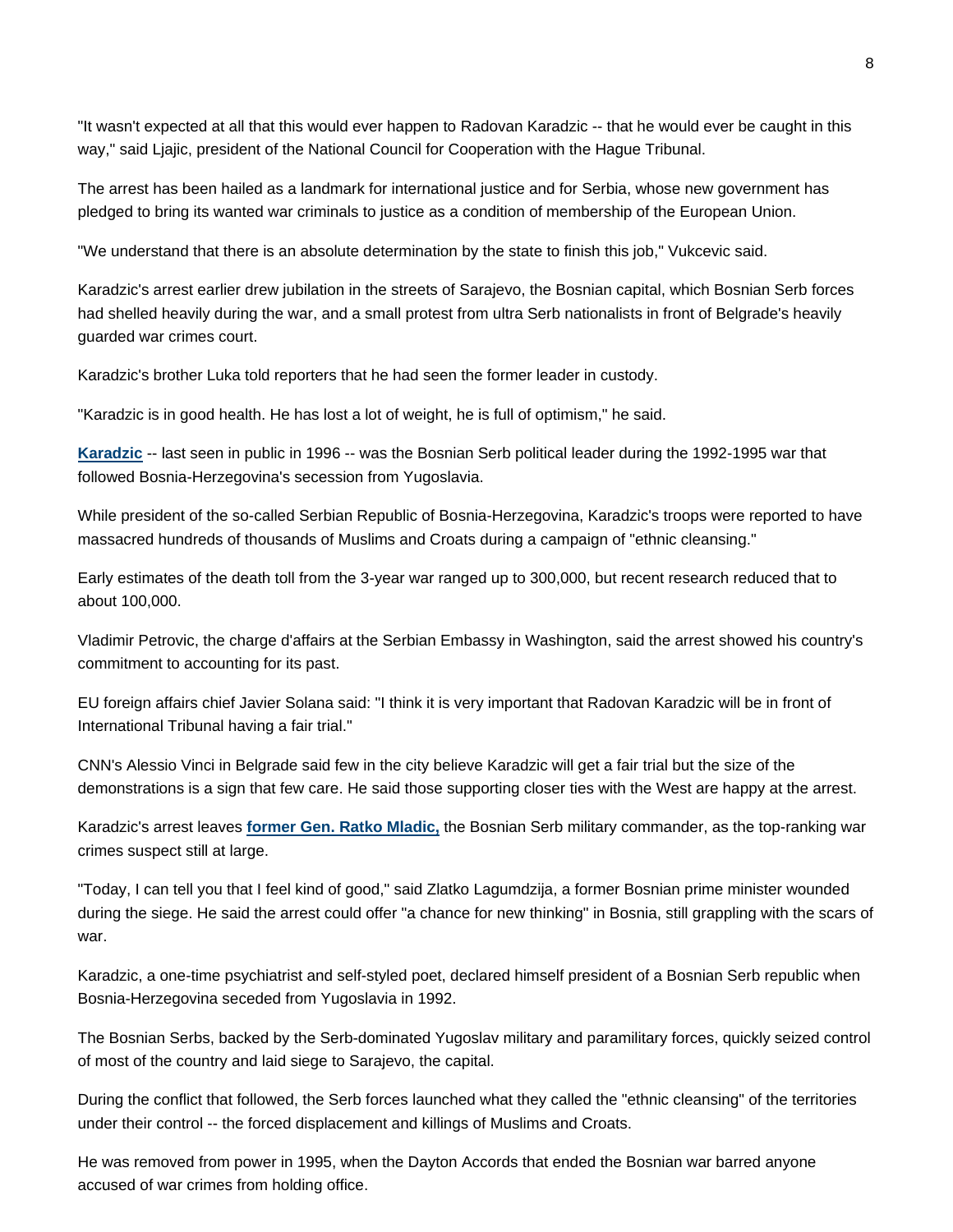CNN Tuesday, 22 July 2008

# **Fugitive Karadzic 'wrote magazine column'**

**BELGRADE, Serbia (CNN)** -- Bosnian Serb war crimes fugitive Radovan Karadzic was so convinced of his



disguise he regularly contributed to a health magazine as he brazenly built up his profile as an alternative medical practitioner, The Associated Press reported Tuesday.

[As Se](http://edition.cnn.com/2008/WORLD/europe/07/22/serb.arrest/index.html)rbian authorities announced the arrest of Karadzic, 63, on charges of war crimes committed during the brutal Balkans conflict, details of his life during more than a decade on the run were revealed.

Goran Kojic, editor in chief of Serbia's "Healthy Magazine" released new images of the former leader hidden behind an enormous white beard, long hair and spectacles, identifying one of the world's most wanted men as a regular contributor.

"It never even occurred to me that this man with a long white beard and hair was Karadzic," a shocked Kojic said, according to The Associated Press.

Serb authorities said Karadzic -- accused of ordering the deadly siege of Sarajevo and some of the worst atrocities in Europe since World War II including the 1995 massacre of 8,000 Muslims in Srebrenica -- was working at a medical practice in Belgrade prior to his arrest.

At a news conference in Belgrade on Tuesday, authorities displayed another recent picture of Karadzic that showed him with short white hair, a long white beard and glasses. Before he went on the run, Karadzic was clean-shaven with a mop of salt-and-pepper hair.

Serbian minister Rasim Ljajic told Tuesday's news conference that Karadzic, 63, was using false documents giving him the name of "Dragan Dabic" and a non-Serbian identity at the time of arrest.

"It wasn't expected at all that this would ever happen to Radovan Karadzic -- that he would ever be caught in this way," said Ljajic, president of the National Council for Cooperation with the Hague Tribunal.

A judge now has three days to prepare for his transfer to the International Criminal Tribunal for the former Yugoslavia (ICTY) at the Hague, and Karadzic has the right to appeal that transfer within those three days, Vukcevic added.

The capture of the so-called "Butcher of Bosnia" has been hailed as a landmark for international justice and for Serbia, whose new government has pledged to bring its wanted war criminals to justice as a condition of membership of the European Union.

"We understand that there is an absolute determination by the state to finish this job," prosecutor Vukcevic said.

Karadzic's arrest earlier drew jubilation in the streets of Sarajevo, the Bosnian capital, which Bosnian Serb forces had shelled heavily during the war, and a small protest from ultra Serb nationalists in front of Belgrade's heavily guarded war crimes court.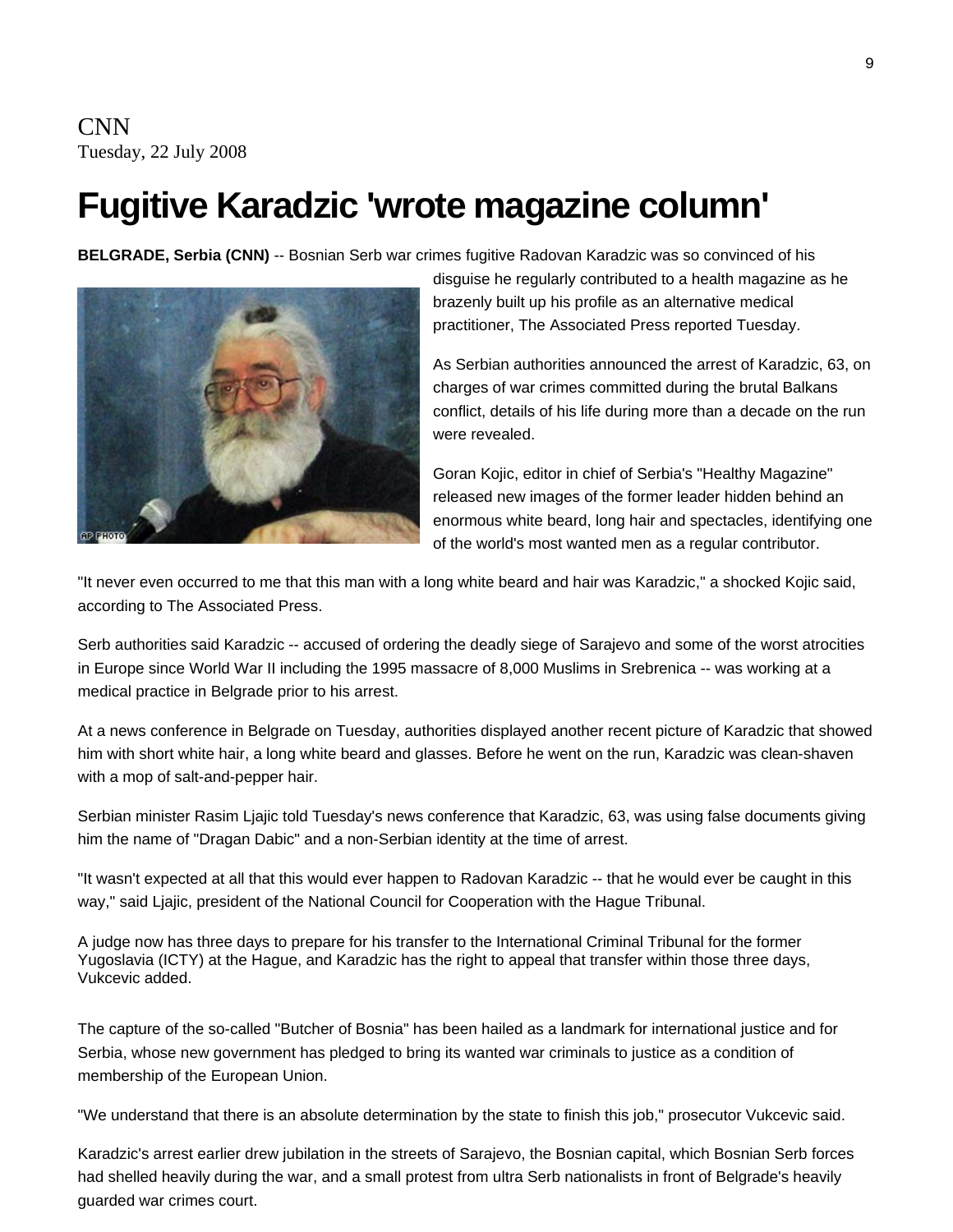His lawyer, Sveta Vujacic, said there were concerns over Karadzic's arrest and treatment, accusing authorities of violating the law by blindfolding him and holding him in a room.

He disputed official statements that Karadzic was captured on Monday, insisting his client was arrested Friday and held for three days before the announcement was made.

Karadzic's brother Luka told reporters that he had seen the former leader in custody.

"Karadzic is in good health. He has lost a lot of weight, he is full of optimism," he said.

**[Karadzic](http://topics.edition.cnn.com/topics/Radovan_Karadzic)** -- last seen in public in 1996 -- was the Bosnian Serb political leader during the 1992-1995 war that followed Bosnia-Herzegovina's secession from Yugoslavia.

While president of the so-called Serbian Republic of Bosnia-Herzegovina, Karadzic's troops were reported to have massacred hundreds of thousands of Muslims and Croats during a campaign of "ethnic cleansing."

Early estimates of the death toll from the 3-year war ranged up to 300,000, but recent research reduced that to about 100,000.

Vladimir Petrovic, the charge d'affairs at the Serbian Embassy in Washington, said the arrest showed his country's commitment to accounting for its past.

"I think this is an example that the Serbian government is committed to all its international obligations and that it will continue cooperation with the International Tribunal for the former Yugoslavia," Petrovic said.

EU foreign affairs chief Javier Solana said: "I think it is very important that Radovan Karadzic will be in front of International Tribunal having a fair trial."

Karadzic's arrest leaves **[former Gen. Ratko Mladic,](http://topics.edition.cnn.com/topics/Ratko_Mladic)** the Bosnian Serb military commander, as the top-ranking war crimes suspect still at large.

"While this is an important milestone, the work of the International Tribunal will not be complete until all fugitives have been arrested and tried," a spokesman for U.N. Secretary-General Ban Ki-Moon said.

"Today, I can tell you that I feel kind of good," said Zlatko Lagumdzija, a former Bosnian prime minister wounded during the siege. He said the arrest could offer "a chance for new thinking" in Bosnia, still grappling with the scars of war.

Karadzic, a one-time psychiatrist and self-styled poet, declared himself president of a Bosnian Serb republic when Bosnia-Herzegovina seceded from Yugoslavia in 1992.

The Bosnian Serbs, backed by the Serb-dominated Yugoslav military and paramilitary forces, quickly seized control of most of the country and laid siege to Sarajevo, the capital.

During the conflict that followed, the Serb forces launched what they called the "ethnic cleansing" of the territories under their control -- the forced displacement and killings of Muslims and Croats.

He was removed from power in 1995, when the Dayton Accords that ended the Bosnian war barred anyone accused of war crimes from holding office.

But he remained "kind of a Robin Hood" to Serbs during more than a decade as a fugitive, said former U.S. diplomat Richard Holbrooke, one of the architects of the Dayton Accords.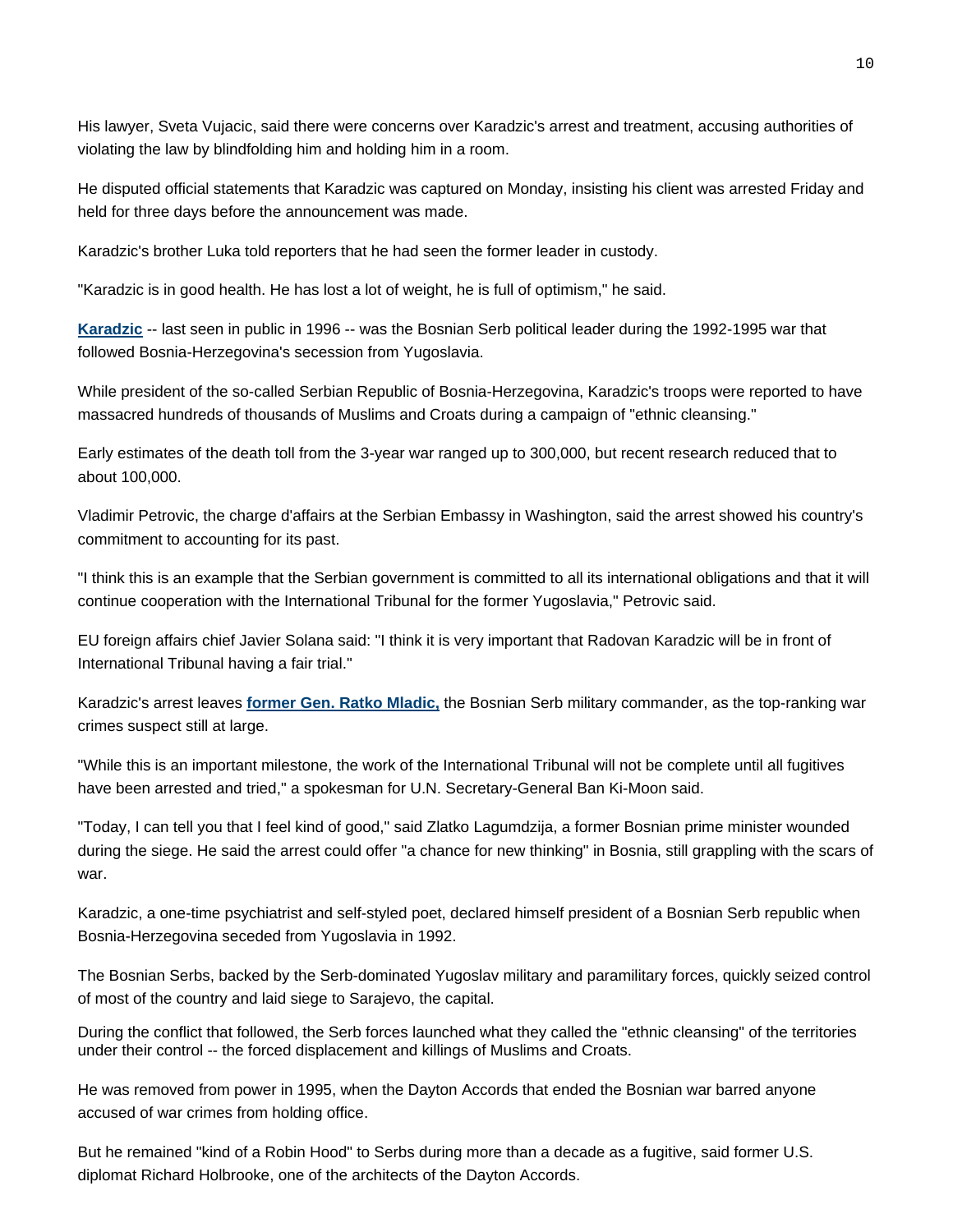### Irish Times Wednesday, 23 July 2008

### **Political expediency and justice remain awkward bedfellows**

ANALYSIS:Karadzic's years on the run show international lack of will in the pursuit of war criminals, writes Chirs Stephen

RADOVAN KARADZIC, the former Bosnian Serb president arrested on charges of genocide this week and due to be transferred to The Hague Tribunal, is a symbol of the schizophrenic attitude of the outside world towards war crimes justice.

When he was charged with genocide and crimes against humanity in 1995, images of his deeds were seared into the world's psyche: the siege of Sarajevo; the death camps where thousands of Muslims perished; and the massacre of 8,000 men and boys at Srebrenica.

But with the end of the Bosnian war, the world turned its back: one spring day in 1997, I stood chatting with his bodyguards a few hundred yards from where Mr and Mrs Karadzic lived in a handsome villa near Sarajevo.

Nato, based 20 minutes away, could have arrested him at any time but chose not to, citing fears of civil unrest. While I waited, his guards waved as an Italian army patrol cruised by, making no attempt to stop.

Later that year, stung by the shame of it all, Nato was galvanised into action, with commandos making a series of swoops on war crimes suspects across Bosnia.

But by then Karadzic had fled into hiding, dodging at least a dozen Nato raids for 11 years until, incongruously, he was arrested this week by Belgrade police apparently while on a bus. In between times, war crimes justice flourished, only to be once more cut off at the knees by lack of international concern.

Giant strides were made after 1997 in jailing more than 30 top Bosnian war criminals and setting up new UN courts for Rwanda, Sierra Leone and East Timor.

But these efforts were dealt a crippling blow by the decision of the Bush administration, following 9/11, that the War on Terror had precedence over international law.

Against a background of Abu Ghraib and Guantánamo Bay, the Bush administration cut aid to nations that joined the International Criminal Court (ICC), which was created 10 years ago as a permanent replacement to the existing UN courts.

And when Belgium enacted war crimes legislation of its own, US defence secretary Donald Rumsfeld threatened to move Nato's HQ out of Brussels unless the laws were revoked.

This lack of commitment has been most marked with the ICC's involvement in Darfur. In April 2005 the UN Security Council, reacting to public opinion, ordered the ICC to investigate Darfur war crimes. But when Sudan refused last year to hand over two officials charged by the court, the security council decided against punitive action.

Last week China, which buys most of Sudan's oil, went further, criticising ICC chief prosecutor Luis Moreno-Ocampo for indicting Sudanese president Omar al-Bashir with genocide, despite overwhelming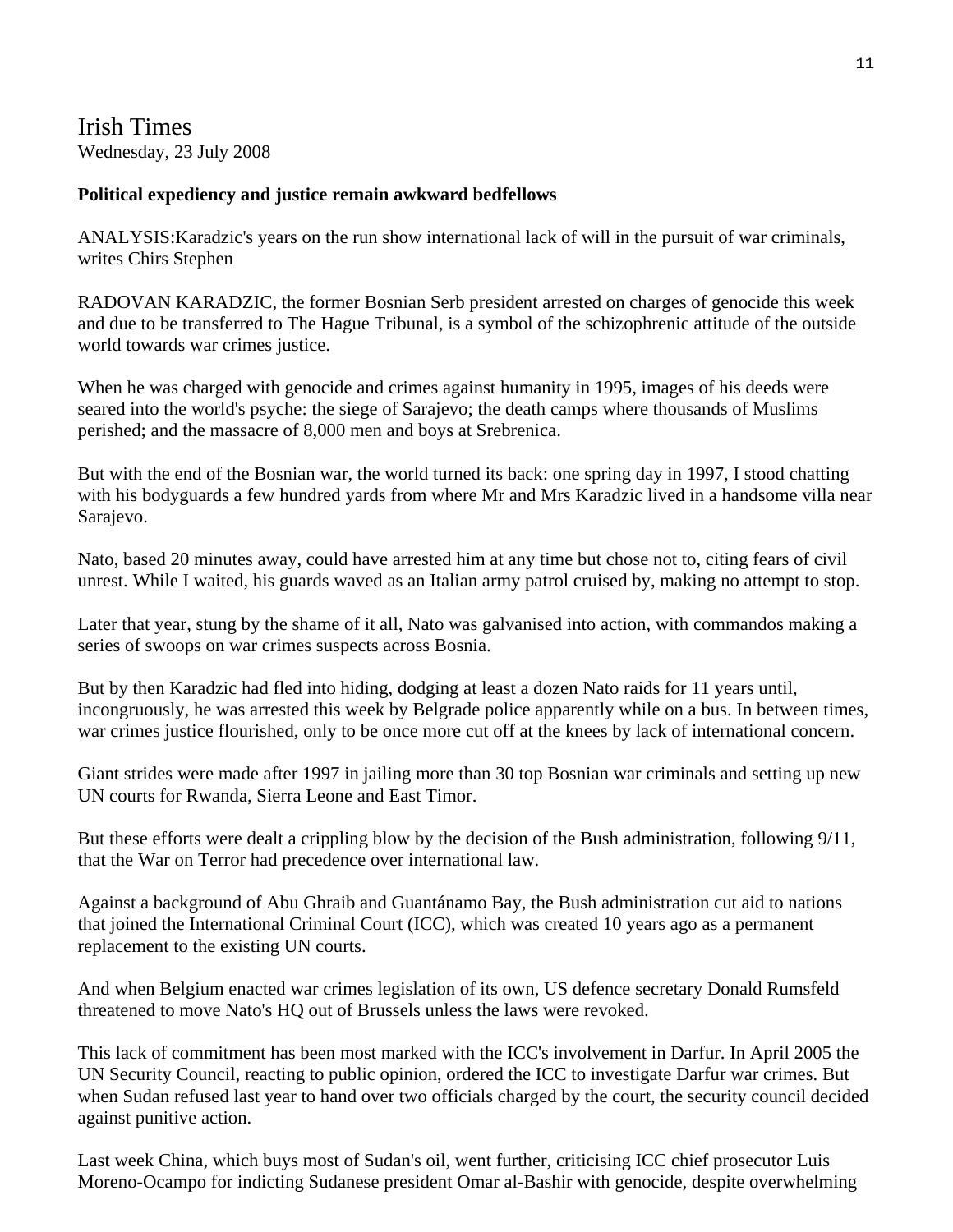evidence that he has a case to answer. There are now suggestions that China may ask other security council members to agree to freeze the ICC charges in perpetuity.

War crimes courts have meanwhile struggled to make their own case. The trial of Slobodan Milosevic, Serbia's former president, dragged on so long that he died of heart failure in 2005 before the case could finish.

And the lack of legal safeguards in the trial of Iraq's Saddam Hussein saw proceedings turn into farce, the defendant being hanged with indecent haste.

This lack of support is not confined to the West: Ugandan president Yoweri Museveni called in the ICC to investigate the murders and rapes of the Lord's Resistance Army and as a result four guerrilla commanders have been indicted.

But with the war in northern Uganda now over, Museveni is calling for the ICC to withdraw the charges in the interest of peace talks and has refused to co-operate in efforts to get the fugitives arrested.

ICC judges have ruled out dropping the charges, but as with Sudan, have received scant support from world leaders for whom political expediency and international justice remain awkward bedfellows.

In this atmosphere, the arrest of Karadzic has been greeted in The Hague with something approaching jubilation.

The former Bosnian Serb president is second only to Milosevic in terms of notoriety, blamed for orchestrating horrors that cost 200,000 lives and created two million refugees.

And Hague prosecutors are being careful to learn the lessons of past mistakes, in particular the decision in the Milosevic trial by former prosecutor Carla Del Ponte to "throw the book" at the defendant.

Milosevic was charged with crimes in three separate wars - Bosnia, Croatia and Kosovo - resulting in a whale of a trial that was already into its fifth year when Milosevic died.

The new UN prosecutor, Belgian Serge Brammertz, is unlikely to make the same mistake with Karadzic.

Having already headed the UN commission investigating the assassination of former Lebanese prime minister Rafiq Hariri, he knows the political pitfalls of running an unwieldy trial.

Karadzic's charge sheet covers horrific crimes, but is less than a third the length of Milosevic's. Brammertz's greatest asset is not the lukewarm support given him by the outside world, but the fact that the system he uses has been shown to work.

Karadzic will face a court that, despite some major mistakes, has proved that it can translate the Hague, Geneva and Genocide conventions into workable laws.

Starting from the premise that a commander is responsible for the actions of his subordinates, Hague prosecutors have painfully, and expensively, spent the past decade building cases that combine advances in DNA testing, satellite photographs, eye witnesses and Bosnian Serb military records to win a string of high-profile convictions.

Among the most successful have been a chain of cases against Bosnian Serbs for the Srebrenica massacre of 1995, an atrocity that is now the world's best-documented massacre.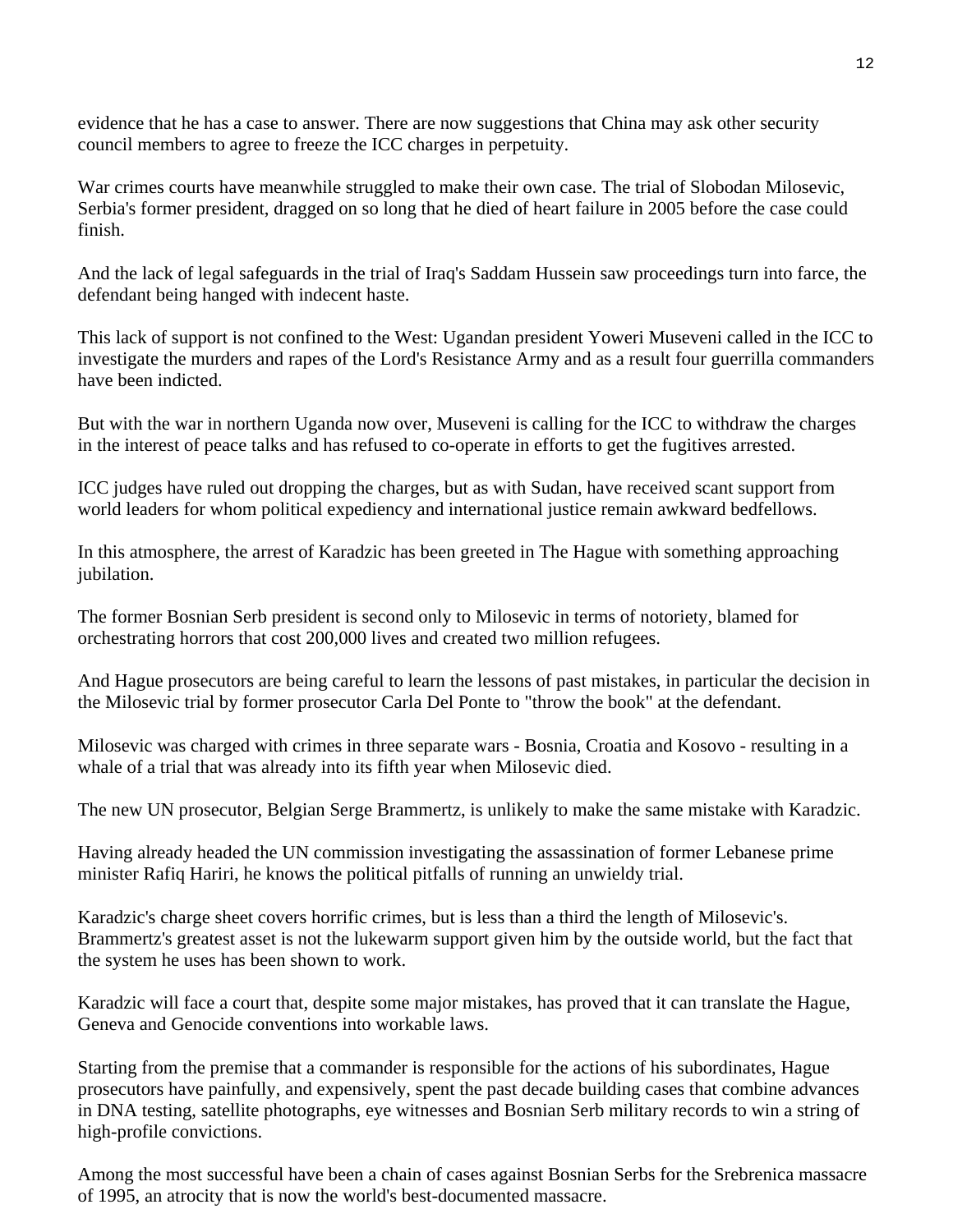African jurists have made similar strides with the Sierra Leone Special Court, who's star defendant, former Liberian president Charles Taylor, is also beginning a trial for war crimes in The Hague, at premises rented from the ICC.

The accusations against Taylor match those against Karadzic for horror: under the guise of plundering Sierra Leone for so-called conflict diamonds, Taylor is blamed for orchestrating massacres, rape camps and the mutilation of thousands of innocent civilians.

Both former presidents are likely to lose the argument that their high office gave them immunity, thanks to the precedent set in 1999 when Britain's House of Lords ruled that no such immunity should be accorded former Chilean president Augusto Pinochet.

If the Karadzic and Taylor prosecutions, set to take place in courtrooms a few miles from each other, are successful, they will do more than jail two of the world's most notorious tyrants.

With luck, they will provide very public proof that the war crimes process can work, and that war criminals, no matter how senior, can be held to account for their crimes, no matter how long some have been on the run.

• Chris Stephen is the author of Judgement Day: The Trial of Slobodan Milosevic(Atlantic Books, 2004)